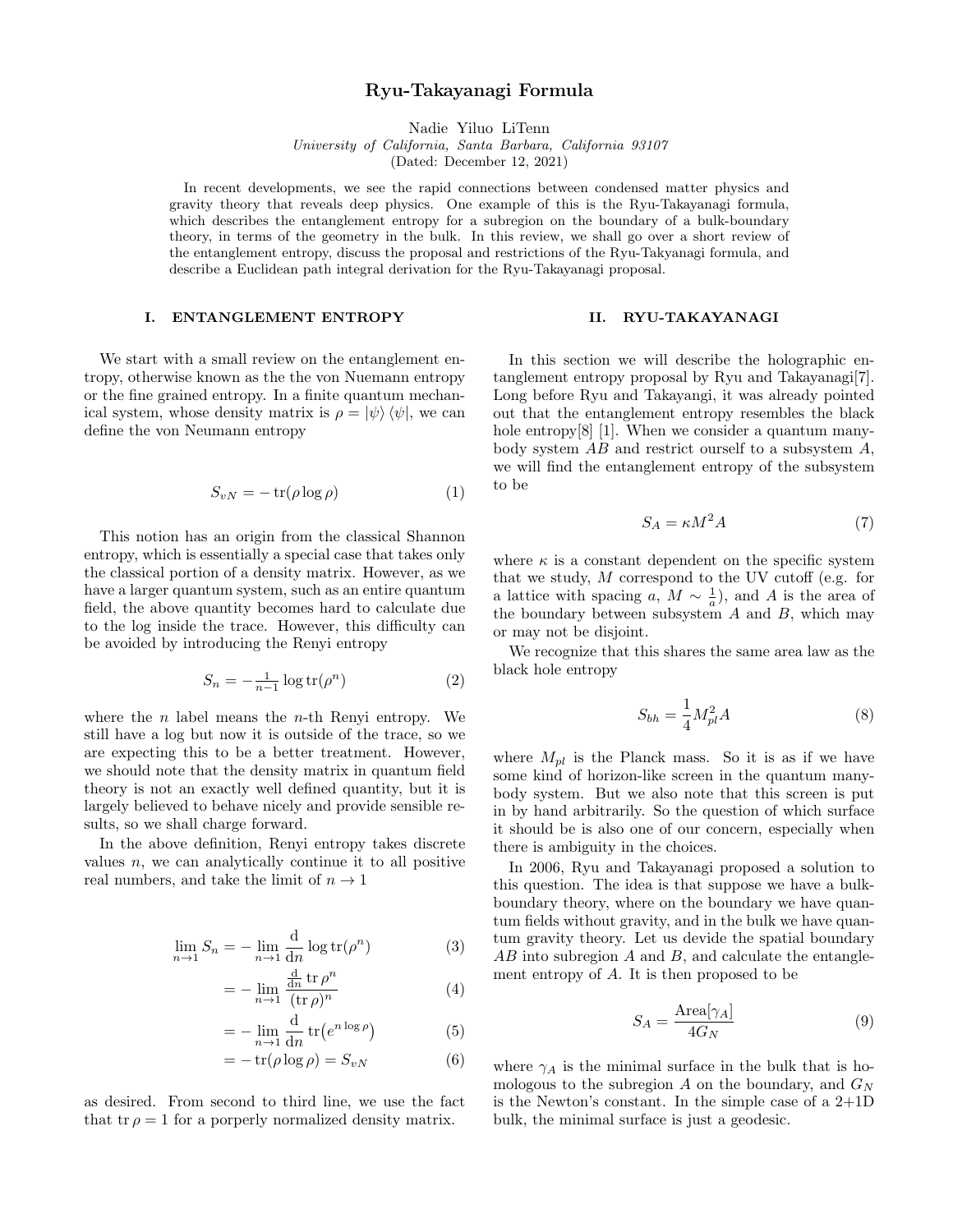

FIG. 1: The rectangular surface is the boundary divided into subregion A and B, and  $\gamma_A$  is the minimal surface in the bulk, bounded by the same boundary of subregion A,  $\partial \gamma_A = \partial A$ 

#### A. Restriction of Ryu-Takayanagi

Ryu-Takayanagi formula is restricted in the following sense[4]: it requires the bulk theory to be classical Einstein theory and bulk spacetime to possess a time reflection symmetry under which the boundary spatial region A is invariant.

There are three ways we can build our improvements on Ryu-Takayangi based on this understanding of its restriction, which we shall not cover in details in this short review.

First, we can move from classical theory. Then it is necessary that we include quantum correction terms [3]. This will be given by the similar Euclidean path integral derivation as the one we shall review in this paper.

If we move away from the Einstein theory, which we consider to be an effective theory, then we will need to include higher derivative terms in the action.

$$
S_{bulk} = \frac{1}{16\pi G_N^{(d+1)}} \int \sqrt{g}(R + \frac{d(d-1)}{l_{AdS}^2}) \tag{10}
$$

$$
+\sum \alpha_k \nabla^{2k} R + \mathcal{L}_{natter}) \qquad (11)
$$

In doing this, we are getting more "stringy", where the string coupling term starts to get significant.

Finally, if we leave out the time reflection symmetry, we will go into, instead of a static geometry, a time dependent one. This is in fact known as the Hubeny-Rangamani-Takayanagi formula[2, 5], where a Lorentzian approach is used, which requires no time reflection symmetry.

## III. DERIVATION OF THE RYU-TAKAYANAGI FORMULA

The path integral derivation was given by Lewkowycz and Maldacena[6]. Though the full details require the framework of AdS/CFT, we shall content ourselves with



FIG. 2: Left: representation of density matrix in terms of path integral, where we time evolve from vacuum to obtain our bra and ket states. Right: by identifying the two red sides, we obtain tr  $\rho$ , which is defined to be 1 for any normalized density matrix.

a model of gravity in the box for our derivation. So our setup is to have finite  $S^2 \times \mathbb{R}$  for our boundary condition, where R is the time direction. We will consider the subregion  $A \subset S^2$ 

First, we know that we can obtain any arbitrary quantum state  $|\psi\rangle$  by time evolving a vacuum state  $|\Omega\rangle$  that is in the far past. And by time reflection symmetry, we can similarly obtain  $\langle \psi |$  by time evolving backwards on a vacuum in the far future. With this construction, we can represent our desnity matrix as in Figure 2. We note that everything we manipulate with right now lives on the boundary. If we are to obtain the quantity tr  $\rho$ , we then simply identify the top and bottom sides. Therefore, in some sense, each top and bottom side represents an index of the density matrix. If there are no free top and bottom sides in the diagram (i.e. all of them are identified with another side), then we are expecting a number instead of a matrix.

Our next step is to obtain the density matrix for the subregion A that we are considering. To do this, we will trace out the degrees of freedom of subregion B from the full density matrix. That is, we will do a partial tracing to get the reduced density matrix for A.

$$
\rho_A = \text{tr}_B \,\rho = \sum_i \langle \psi_{B,i} | \,\rho \, | \psi_{B,i} \rangle \tag{12}
$$

This can be similarly represented with a diagram (Figure 3). The idea is that we identify the a subregion in the top and bottom sides.

From here, it is straightforward to obtain the  $tr(\rho_A^2)$ (see Figure 4) and similarly for  $tr(\rho_A^n)$ , which we shall not draw. We will then notice that, if we follow the purple trajectory in Figure 4 there is a singularity correspond to the conical surplus. So we learn from this that the boundary contains a conical singularity.

Let us pause here and remind ourselves that our ultimate goal is to calculate the entanglement entropy, which requires analytic continuation of integer  $n$  in the Renyi entropy to all positive real numbers. Now, it is not exactly clear what this analytic continuation means with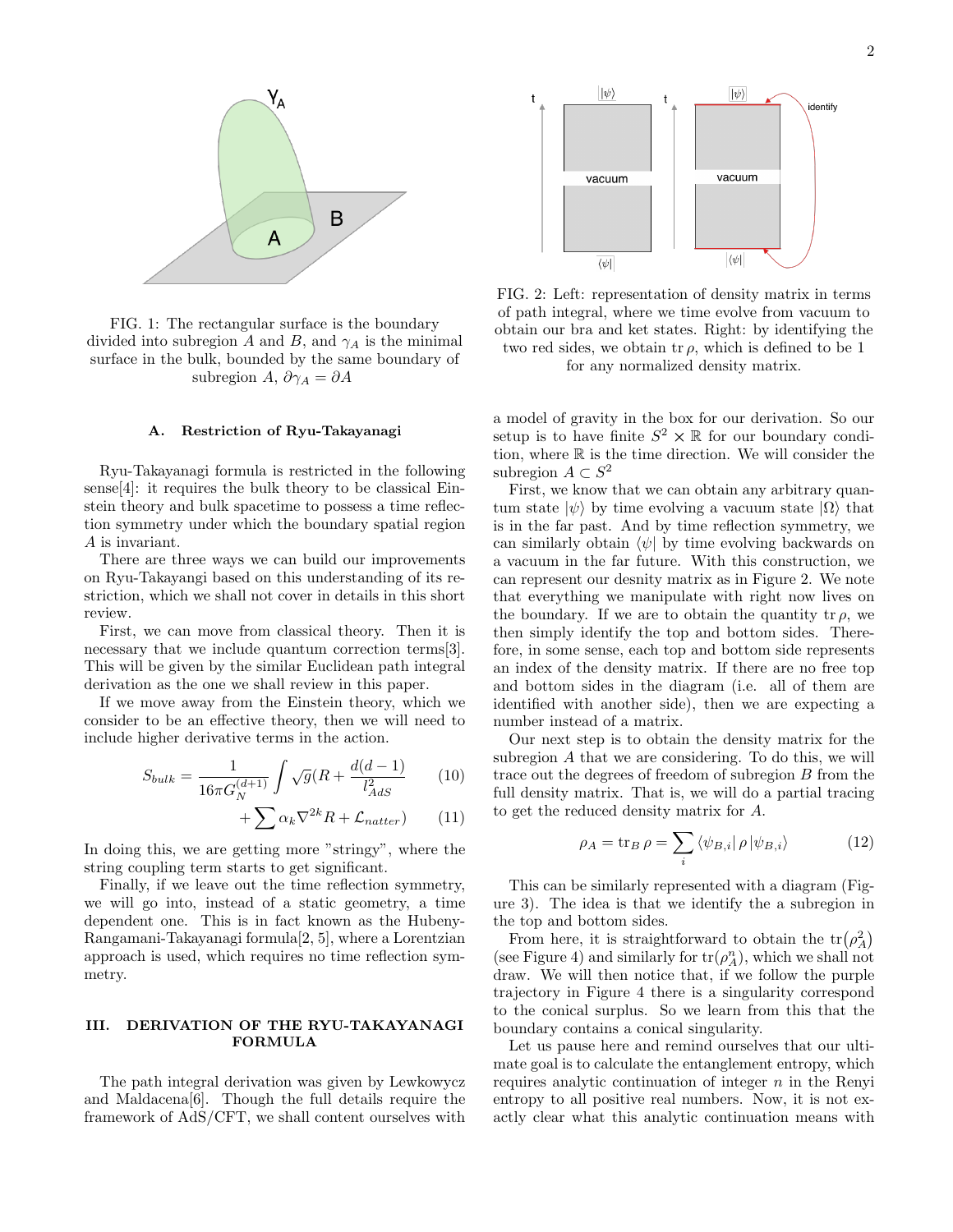the pictures we are working with, so we shall switch to a bulk picture instead.

We see from the above manipulation that the boundary exhibits a replica symmetry. For example, for  $n = 2$ case, we have a  $\mathbb{Z}_2$  symmetry, which can be explicitly seen through Figure 5. The key is that we now have a fixed point under the replica symmetry, and this point carries the conical singularity.

To proceed, we will make an assumption that the bulk saddles will carry the same kind of replica symmetry. So instead of working in the full bulk manifold  $M$ , we can work in a quotient manifold  $\mathcal{M}_n/\mathbb{Z}_n$ , and we identify all  $\boldsymbol{n}$  poitns under the replica symmetry. Now the boundary is smooth, and we have essentially moved the singularity into the bulk quotient space  $\mathcal{\tilde{M}}_n$ 

Now let  $I_n$  be the Euclidean action for full, smooth nreplica in the bulk. Under saddble point approximation, we can write

$$
\text{tr}(\rho^n) \approx e^{-I_n} \tag{13}
$$

where we drop the subscript  $A$  as we will exclusively be talking about the subregion.

For simplicity, we define

$$
\hat{\rho} \equiv \frac{\rho}{\text{tr}\,\rho} \tag{14}
$$

so we can write

$$
\text{tr}\,\hat{\rho}^n = \frac{\text{tr}\,\rho^n}{(\text{tr}\,\rho)^n} = e^{-(I_n - nI_1)}\tag{15}
$$

We can also define a quotient action, which integrates over the quotient space  $\mathcal{\tilde{M}}_n$ .

$$
\tilde{I}_n \equiv \frac{I_n}{n} \tag{16}
$$

We should however note that  $I_n$  is not the Einstein-Hilbert action for  $\tilde{M}_n$  because we have not considered



FIG. 3: We obtain the reduced density matrix for subregion A by tracing out the degrees of freedom of B. This also corresponds to possible information that observer in A may obtain when they are ignorant of what is going on in  $B$ .



FIG. 4: A diagramic representation of  $\text{tr}(\rho_A^2)$ , where we have two copies of  $\rho$  and "stitch" together subregions accodingly.



FIG. 5: A  $\mathbb{Z}_2$  symmetry is explicit if we represent it this way, and in the center we have a fixed point under the symmetry transformation, and this point is where the conical singularity lies.

contribution from the conical singularity in  $\mathcal{\tilde{M}}_n$ . With these notations, we can write the  $n$ -th Renyi entropy as

$$
S_n = -\frac{1}{n-1} \log \hat{\rho}^n \tag{17}
$$

$$
=\frac{n}{n-1}(\tilde{I}_n - I_1) \tag{18}
$$

We can then take the limit of  $n \to 1$  to obtain the von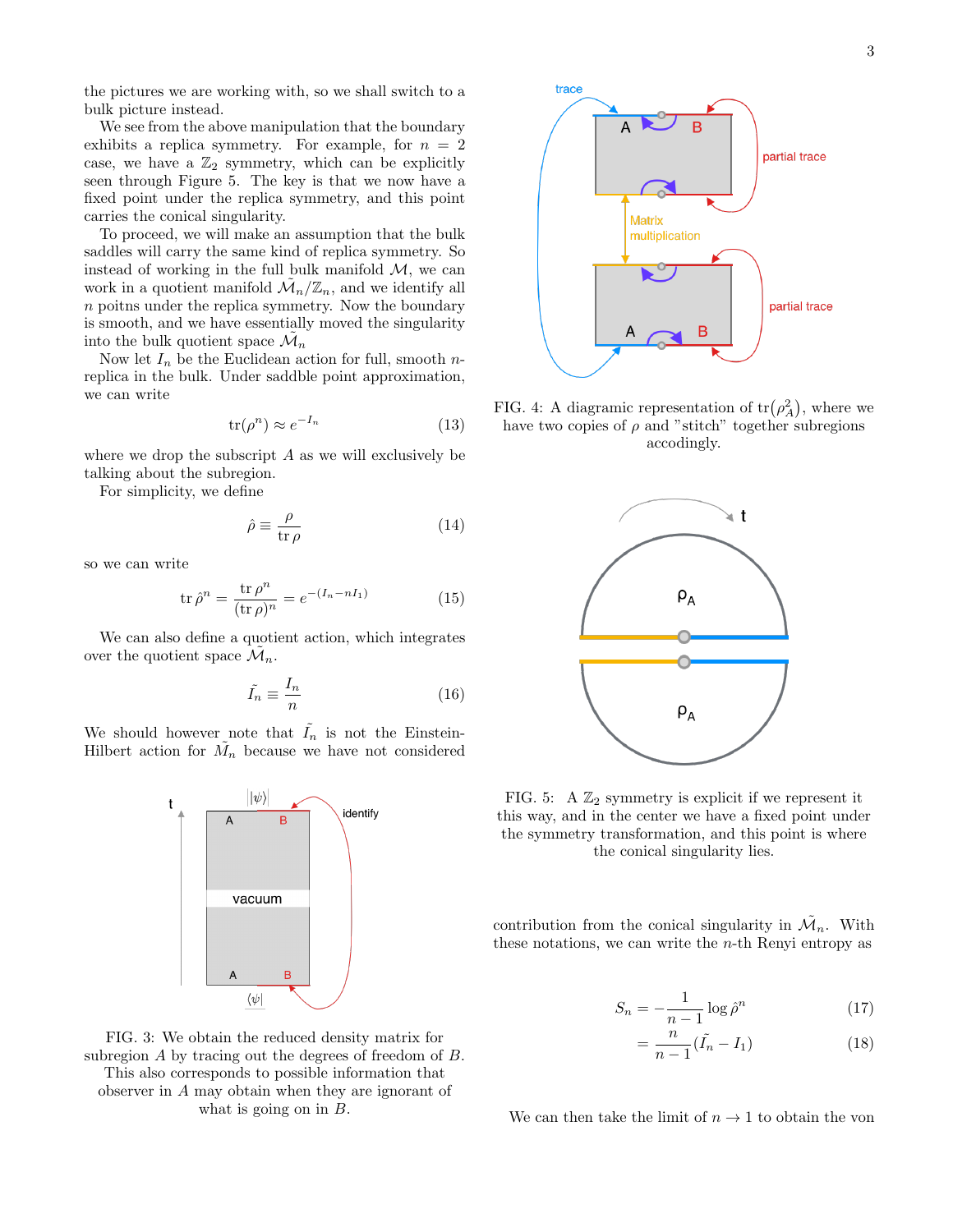

FIG. 6: Left: the minimal surfaces for subregion A and B coincide in the bulk due to absence of black hole. Middle: minimal surface based on the homotopic condition. Right: minimal surface based on the homology constraint.

в

Neumann entropy.

$$
S_{vN} = \lim_{n \to 1} S_n \tag{19}
$$

$$
= \lim_{n \to 1} \frac{\tilde{I}_n - I_n}{n - 1} \tag{20}
$$

$$
= \frac{\mathrm{d}}{\mathrm{d}n} \tilde{I}_n \bigg|_{n=1} \tag{21}
$$

We will pause here to think about what  $\tilde{I}_n(\tilde{\mathcal{M}}_n)$  is exactly. We already know that this quantity is smooth from its definition, but the Einstein-Hilbert action for the quotient manifold includes a term where the Ricci scaler  $R(\tilde{\mathcal{M}}_n)$  gives a delta-function. So in order to get a smooth  $\tilde{I}_n(\tilde{\mathcal{M}}_n)$ , we need

B

$$
\tilde{I_n}(\tilde{\mathcal{M}}_n) = I_{EH}(\tilde{\mathcal{M}}_n) \tag{22}
$$

 $+$  (a term to cancel the singularity) (23)

We recall that in the Einstein-Hilbert action, we have

$$
I_{EH} \sim \frac{\sqrt{g}R}{16\pi G} \tag{24}
$$

where  $\sqrt{g}R \sim 2\alpha\delta(\text{at singularity})$ .  $\alpha$  here is the conical defect angle. We can then write the singularity in the Einstein-Hilbert action as

$$
\sim -\frac{\alpha/2\pi}{4G}\delta(\text{at singularity})\tag{25}
$$

After *n*-folding, we are left with  $\frac{2\pi}{n}$  conical opening, so the conical defect is  $\alpha = 2\pi(1 - \frac{1}{n})$ . Here, we also see the advantage of working with the bulk picture instead of the boundary picture. Analytic continuation is more natural in the bulk, specifically from this equation, where  $n \in \mathbb{R}$  just means that we have a continuous spectrum of the conical defect. Put this into above and integrate over the quotient manifold, the delta-function simply becomes the area (of the codimensions that we surpressed in our pictures) at the conical singularity. And we have the quotient action

$$
\tilde{I}_n(\tilde{\mathcal{M}}_n) = I_{EH}(\tilde{\mathcal{M}}_n) + \frac{A_{conical}}{4G}(1 - \frac{1}{n})
$$
 (26)

We can then substitute this back into our calculation of the von Neumann entropy to obtain

$$
S_{vN} = \frac{\mathrm{d}}{\mathrm{d}n} \tilde{I}_n \bigg|_{n=1} \tag{27}
$$

Β

$$
= \frac{d}{dn} I_{EH}(\tilde{M}_n) \Big|_{n=1} + \frac{1}{4Gn^2} A_{conical} \Big|_{n=1} \quad (28)
$$

$$
+\frac{1-\frac{1}{n}}{4G}\left.\frac{\mathrm{d}}{\mathrm{d}n}A_{conical}\right|_{n=1} \tag{29}
$$

First term vanish because it is smooth and on stationary, as we are working at the saddle. The third term also vanish when we take the  $n = 1$  limit, so we are left with

$$
S_{vN} = \left. \frac{A_{conical}}{4G} \right|_{n=1} \tag{30}
$$

Now we need to ponder what is  $A_{conical}$  at  $n = 1$ . As we extremize the action to find the saddle point, we are varying the location of the conical singularity, so what we are finding is in fact the location of a surface that extremizes the von Neumann entropy.

$$
S_{vN} = \frac{A(\text{extremal surface})}{4G} \tag{31}
$$

And this concludes the path integral derivation of the Ryu-Takayanagi formula.

#### A. Homology Constraint

We should discuss briefly the homology constraint on choosing the Ryu-Takayanagi surface.

**Definition III.1.** We say a surface  $\gamma_A$  is homologous to the subregion A, denoted by  $\gamma_A \sim A$  if there exists a bulk region  $r \subseteq M$  such that

$$
\partial r = A \cup \gamma_A \tag{32}
$$